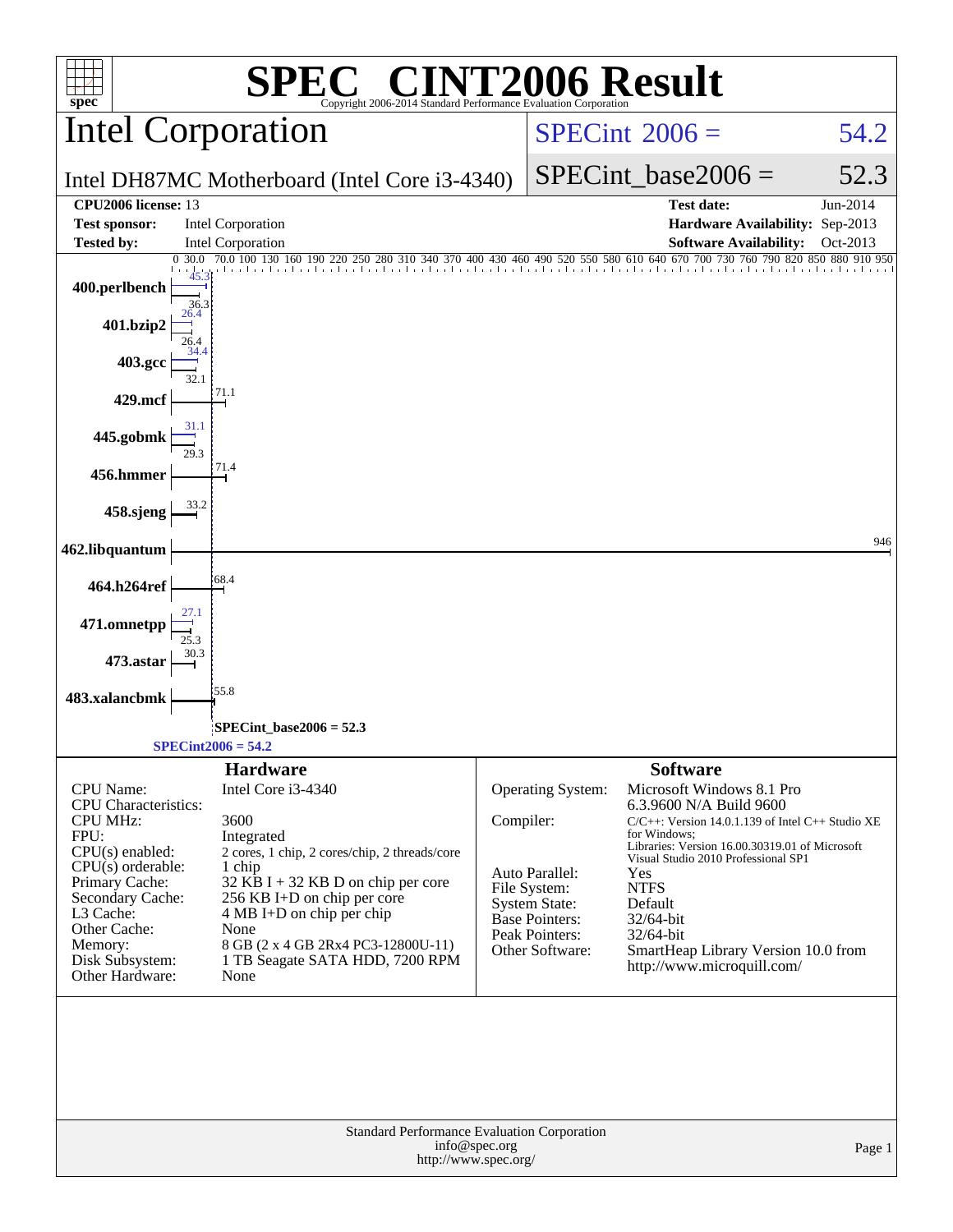

# Intel Corporation

## $SPECint2006 = 54.2$  $SPECint2006 = 54.2$

Intel DH87MC Motherboard (Intel Core i3-4340)

SPECint base2006 =  $52.3$ 

#### **[CPU2006 license:](http://www.spec.org/auto/cpu2006/Docs/result-fields.html#CPU2006license)** 13 **[Test date:](http://www.spec.org/auto/cpu2006/Docs/result-fields.html#Testdate)** Jun-2014

**[Test sponsor:](http://www.spec.org/auto/cpu2006/Docs/result-fields.html#Testsponsor)** Intel Corporation **[Hardware Availability:](http://www.spec.org/auto/cpu2006/Docs/result-fields.html#HardwareAvailability)** Sep-2013 **[Tested by:](http://www.spec.org/auto/cpu2006/Docs/result-fields.html#Testedby)** Intel Corporation **[Software Availability:](http://www.spec.org/auto/cpu2006/Docs/result-fields.html#SoftwareAvailability)** Oct-2013

### **[Results Table](http://www.spec.org/auto/cpu2006/Docs/result-fields.html#ResultsTable)**

|                   | <b>Base</b>                            |         |                  |              |                | <b>Peak</b>  |                                             |              |                |              |                |              |
|-------------------|----------------------------------------|---------|------------------|--------------|----------------|--------------|---------------------------------------------|--------------|----------------|--------------|----------------|--------------|
| <b>Benchmark</b>  | <b>Seconds</b>                         | Ratio   | <b>Seconds</b>   | <b>Ratio</b> | <b>Seconds</b> | <b>Ratio</b> | <b>Seconds</b>                              | <b>Ratio</b> | <b>Seconds</b> | <b>Ratio</b> | <b>Seconds</b> | <b>Ratio</b> |
| $ 400$ .perlbench | 270                                    | 36.3    | 269              | 36.3         | 270            | 36.2         | 216                                         | 45.3         | 214            | 45.6         | 216            | 45.3         |
| 401.bzip2         | 364                                    | 26.5    | 366              | 26.4         | 370            | 26.1         | 362                                         | 26.7         | 370            | 26.1         | 366            | 26.4         |
| $403.\text{gcc}$  | 251                                    | 32.1    | 251              | 32.1         | 251            | 32.1         | 234                                         | 34.4         | 235            | 34.3         | 234            | 34.4         |
| $429$ .mcf        | 128                                    | 71.1    | 128              | 71.1         | 128            | 71.1         | 128                                         | 71.1         | 128            | 71.1         | 128            | 71.1         |
| $445$ .gobmk      | 358                                    | 29.3    | 359              | 29.2         | <u>359</u>     | 29.3         | 337                                         | 31.1         | 338            | 31.0         | 337            | 31.1         |
| $456.$ hmmer      | 131                                    | 71.2    | 131              | 71.5         | 131            | 71.4         | 131                                         | 71.2         | 131            | 71.5         | 131            | 71.4         |
| $458$ .sjeng      | 364                                    | 33.2    | 365              | 33.1         | 365            | 33.2         | 364                                         | 33.2         | 365            | 33.1         | 365            | 33.2         |
| 462.libquantum    | 21.9                                   | 946     | 21.9             | 946          | 21.9           | 946          | 21.9                                        | 946          | 21.9           | 946          | 21.9           | 946          |
| 464.h264ref       | 323                                    | 68.5    | 324              | 68.4         | 324            | 68.3         | 323                                         | 68.5         | 324            | 68.4         | 324            | 68.3         |
| 471.omnetpp       | 257                                    | 24.3    | 247              | 25.3         | 247            | 25.3         | 230                                         | 27.1         | 230            | 27.2         | 231            | 27.1         |
| $473$ . astar     | 233                                    | 30.2    | 231              | 30.3         | 231            | 30.4         | 233                                         | 30.2         | 231            | <u>30.3</u>  | 231            | 30.4         |
| 483.xalancbmk     | 124                                    | 55.6    | 123              | 56.3         | 124            | 55.8         | 124                                         | 55.6         | 123            | 56.3         | 124            | 55.8         |
|                   | $\mathbf{D}$ $\mathbf{D}$ $\mathbf{D}$ | t., 11. | and the contract | 1.3.1.41     |                |              | $D$ and $L$ and $L$ and $L$ and $L$ and $L$ |              |                |              |                |              |

Results appear in the [order in which they were run.](http://www.spec.org/auto/cpu2006/Docs/result-fields.html#RunOrder) Bold underlined text [indicates a median measurement.](http://www.spec.org/auto/cpu2006/Docs/result-fields.html#Median)

### **[Compiler Invocation Notes](http://www.spec.org/auto/cpu2006/Docs/result-fields.html#CompilerInvocationNotes)**

 To compile these binaries, the Intel Compiler 14.0 was set up to generate 64-bit binaries with the command: "ipsxe-comp-vars.bat intel64 vs2010" (shortcut provided in the Intel(r) Parallel Studio XE 2013 program folder)

### **[Platform Notes](http://www.spec.org/auto/cpu2006/Docs/result-fields.html#PlatformNotes)**

 Sysinfo program C:\SPEC14.0/Docs/sysinfo \$Rev: 6775 \$ \$Date:: 2011-08-16 #\$ \8787f7622badcf24e01c368b1db4377c running on Clt54BEF7090207 Fri Jun 27 15:38:09 2014

 This section contains SUT (System Under Test) info as seen by some common utilities. To remove or add to this section, see: <http://www.spec.org/cpu2006/Docs/config.html#sysinfo>

 Trying 'systeminfo' : Microsoft Windows 8.1 Pro OS Version : 6.3.9600 N/A Build 9600 System Manufacturer: INTEL\_ System Model : DH87MC\_\_ Processor(s) : 1 Processor(s) Installed. [01]: Intel64 Family 6 Model 60 Stepping 3 GenuineIntel ~3600 Mhz BIOS Version : Intel Corp. MCH8710H.86A.0047.2013.0606.1508, 6/6/2013 Total Physical Memory: 7,862 MB

 Trying 'wmic cpu get /value' DeviceID : CPU0

Continued on next page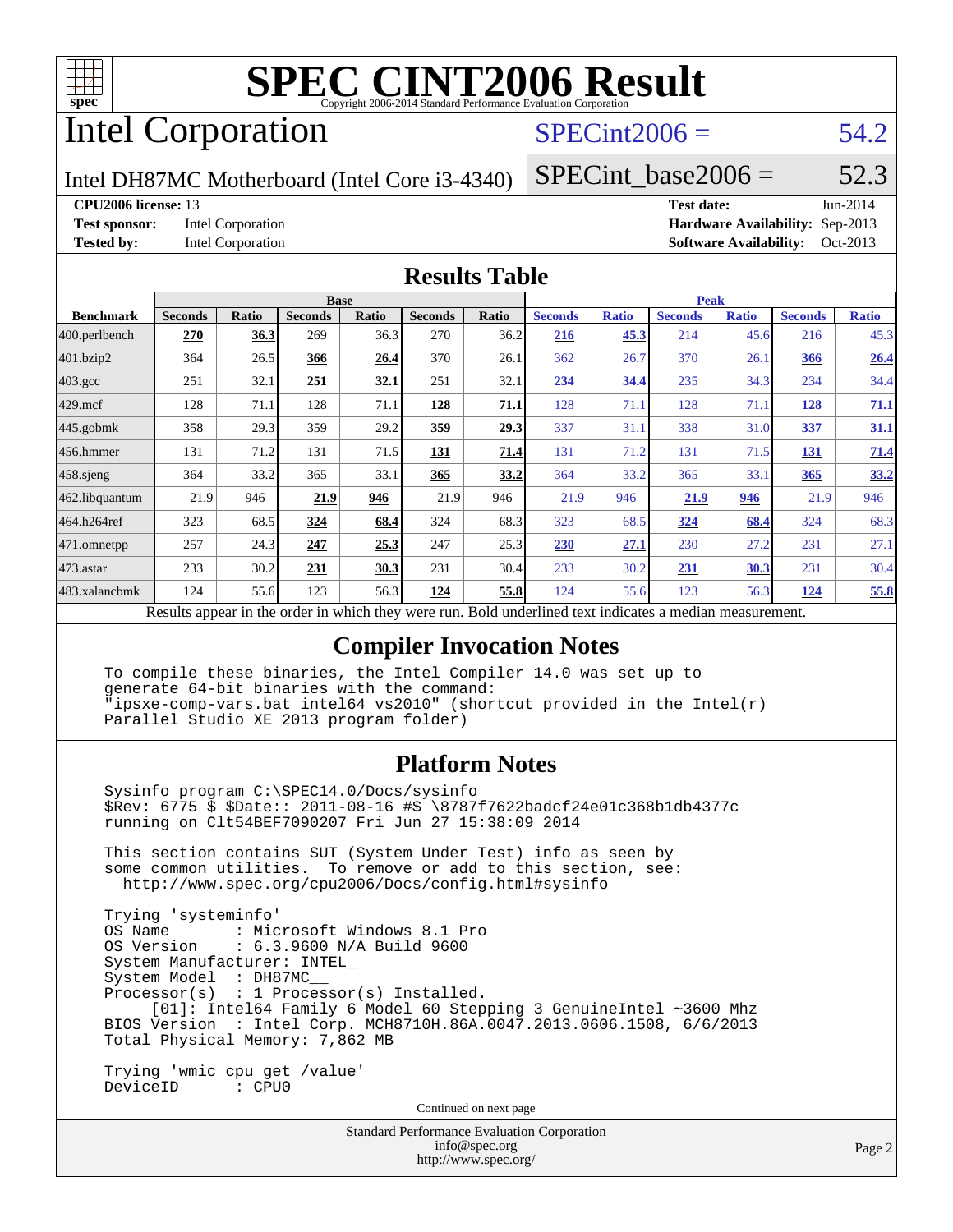

Intel Corporation

 $SPECint2006 = 54.2$  $SPECint2006 = 54.2$ 

Intel DH87MC Motherboard (Intel Core i3-4340)

#### **[CPU2006 license:](http://www.spec.org/auto/cpu2006/Docs/result-fields.html#CPU2006license)** 13 **[Test date:](http://www.spec.org/auto/cpu2006/Docs/result-fields.html#Testdate)** Jun-2014

**[Test sponsor:](http://www.spec.org/auto/cpu2006/Docs/result-fields.html#Testsponsor)** Intel Corporation **[Hardware Availability:](http://www.spec.org/auto/cpu2006/Docs/result-fields.html#HardwareAvailability)** Sep-2013

SPECint base2006 =  $52.3$ 

**[Tested by:](http://www.spec.org/auto/cpu2006/Docs/result-fields.html#Testedby)** Intel Corporation **[Software Availability:](http://www.spec.org/auto/cpu2006/Docs/result-fields.html#SoftwareAvailability)** Oct-2013

### **[Platform Notes \(Continued\)](http://www.spec.org/auto/cpu2006/Docs/result-fields.html#PlatformNotes)**

L2CacheSize : 512<br>L3CacheSize : 4096 L3CacheSize MaxClockSpeed : 3600 Name : Intel(R) Core(TM) i3-4340 CPU @ 3.60GHz NumberOfCores : 2 NumberOfLogicalProcessors: 4

(End of data from sysinfo program)

#### **[Component Notes](http://www.spec.org/auto/cpu2006/Docs/result-fields.html#ComponentNotes)**

 Tested systems can be used with Shin-G ATX case, PC Power and Cooling 1200W power supply

### **[General Notes](http://www.spec.org/auto/cpu2006/Docs/result-fields.html#GeneralNotes)**

 OMP\_NUM\_THREADS set to number of processors cores KMP\_AFFINITY set to granularity=fine,scatter Binaries compiled on a system with 1x Intel Core i7-860 CPU + 8GB memory using Windows 7 Enterprise 64-bit

### **[Base Compiler Invocation](http://www.spec.org/auto/cpu2006/Docs/result-fields.html#BaseCompilerInvocation)**

[C benchmarks](http://www.spec.org/auto/cpu2006/Docs/result-fields.html#Cbenchmarks): [icl -Qvc10](http://www.spec.org/cpu2006/results/res2014q3/cpu2006-20140715-30449.flags.html#user_CCbase_intel_icc_vc10_9607f3ecbcdf68042245f068e51b40c1) [-Qstd=c99](http://www.spec.org/cpu2006/results/res2014q3/cpu2006-20140715-30449.flags.html#user_CCbase_intel_compiler_c99_mode_1a3d110e3041b3ad4466830521bdad2a)

[C++ benchmarks:](http://www.spec.org/auto/cpu2006/Docs/result-fields.html#CXXbenchmarks) [icl -Qvc10](http://www.spec.org/cpu2006/results/res2014q3/cpu2006-20140715-30449.flags.html#user_CXXbase_intel_icc_vc10_9607f3ecbcdf68042245f068e51b40c1)

### **[Base Portability Flags](http://www.spec.org/auto/cpu2006/Docs/result-fields.html#BasePortabilityFlags)**

 400.perlbench: [-DSPEC\\_CPU\\_P64](http://www.spec.org/cpu2006/results/res2014q3/cpu2006-20140715-30449.flags.html#b400.perlbench_basePORTABILITY_DSPEC_CPU_P64) [-DSPEC\\_CPU\\_WIN64\\_X64](http://www.spec.org/cpu2006/results/res2014q3/cpu2006-20140715-30449.flags.html#b400.perlbench_baseCPORTABILITY_DSPEC_CPU_WIN64_X64) [-DSPEC\\_CPU\\_NO\\_NEED\\_VA\\_COPY](http://www.spec.org/cpu2006/results/res2014q3/cpu2006-20140715-30449.flags.html#b400.perlbench_baseCPORTABILITY_DSPEC_CPU_NO_NEED_VA_COPY) 401.bzip2: [-DSPEC\\_CPU\\_P64](http://www.spec.org/cpu2006/results/res2014q3/cpu2006-20140715-30449.flags.html#suite_basePORTABILITY401_bzip2_DSPEC_CPU_P64) 403.gcc: [-DSPEC\\_CPU\\_P64](http://www.spec.org/cpu2006/results/res2014q3/cpu2006-20140715-30449.flags.html#suite_basePORTABILITY403_gcc_DSPEC_CPU_P64) [-DSPEC\\_CPU\\_WIN64](http://www.spec.org/cpu2006/results/res2014q3/cpu2006-20140715-30449.flags.html#b403.gcc_baseCPORTABILITY_DSPEC_CPU_WIN64) 429.mcf: [-DSPEC\\_CPU\\_P64](http://www.spec.org/cpu2006/results/res2014q3/cpu2006-20140715-30449.flags.html#suite_basePORTABILITY429_mcf_DSPEC_CPU_P64) 445.gobmk: [-DSPEC\\_CPU\\_P64](http://www.spec.org/cpu2006/results/res2014q3/cpu2006-20140715-30449.flags.html#suite_basePORTABILITY445_gobmk_DSPEC_CPU_P64) 456.hmmer: [-DSPEC\\_CPU\\_P64](http://www.spec.org/cpu2006/results/res2014q3/cpu2006-20140715-30449.flags.html#suite_basePORTABILITY456_hmmer_DSPEC_CPU_P64) 458.sjeng: [-DSPEC\\_CPU\\_P64](http://www.spec.org/cpu2006/results/res2014q3/cpu2006-20140715-30449.flags.html#suite_basePORTABILITY458_sjeng_DSPEC_CPU_P64) 462.libquantum: [-DSPEC\\_CPU\\_P64](http://www.spec.org/cpu2006/results/res2014q3/cpu2006-20140715-30449.flags.html#suite_basePORTABILITY462_libquantum_DSPEC_CPU_P64) 464.h264ref: [-DSPEC\\_CPU\\_P64](http://www.spec.org/cpu2006/results/res2014q3/cpu2006-20140715-30449.flags.html#suite_basePORTABILITY464_h264ref_DSPEC_CPU_P64) [-DWIN32](http://www.spec.org/cpu2006/results/res2014q3/cpu2006-20140715-30449.flags.html#b464.h264ref_baseCPORTABILITY_DWIN32) [-DSPEC\\_CPU\\_NO\\_INTTYPES](http://www.spec.org/cpu2006/results/res2014q3/cpu2006-20140715-30449.flags.html#b464.h264ref_baseCPORTABILITY_DSPEC_CPU_NO_INTTYPES) 471.omnetpp: [-DSPEC\\_CPU\\_P64](http://www.spec.org/cpu2006/results/res2014q3/cpu2006-20140715-30449.flags.html#suite_basePORTABILITY471_omnetpp_DSPEC_CPU_P64) [-DSPEC\\_CPU\\_WIN64](http://www.spec.org/cpu2006/results/res2014q3/cpu2006-20140715-30449.flags.html#b471.omnetpp_baseCXXPORTABILITY_DSPEC_CPU_WIN64) 473.astar: [-DSPEC\\_CPU\\_P64](http://www.spec.org/cpu2006/results/res2014q3/cpu2006-20140715-30449.flags.html#suite_basePORTABILITY473_astar_DSPEC_CPU_P64) 483.xalancbmk: [-DSPEC\\_CPU\\_P64](http://www.spec.org/cpu2006/results/res2014q3/cpu2006-20140715-30449.flags.html#suite_basePORTABILITY483_xalancbmk_DSPEC_CPU_P64) [-Qoption,cpp,--no\\_wchar\\_t\\_keyword](http://www.spec.org/cpu2006/results/res2014q3/cpu2006-20140715-30449.flags.html#user_baseCXXPORTABILITY483_xalancbmk_f-no_wchar_t_keyword_ec0ad4495a16b4e858bfcb29d949d25d)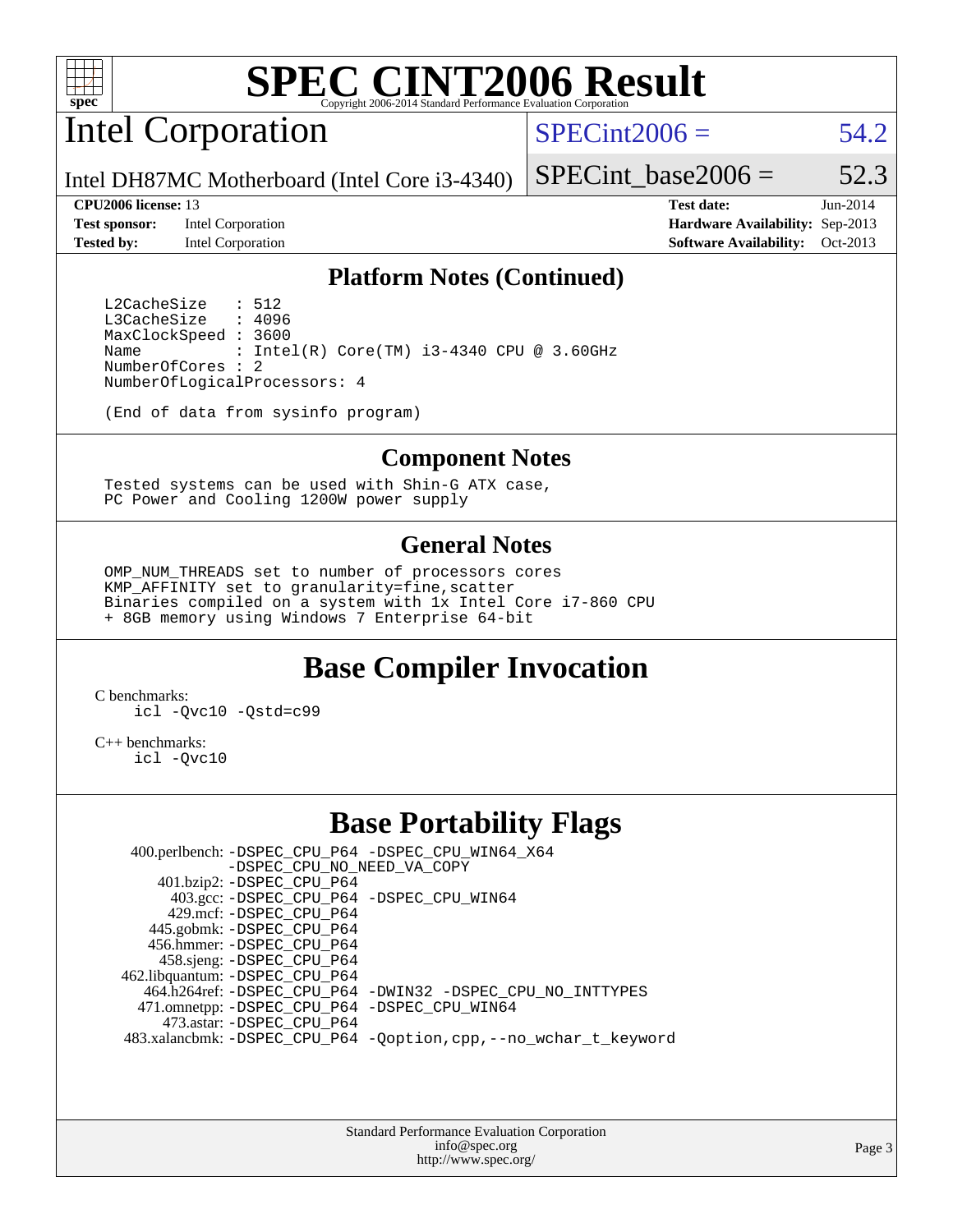

Intel Corporation

 $SPECint2006 = 54.2$  $SPECint2006 = 54.2$ 

Intel DH87MC Motherboard (Intel Core i3-4340)

**[Test sponsor:](http://www.spec.org/auto/cpu2006/Docs/result-fields.html#Testsponsor)** Intel Corporation **[Hardware Availability:](http://www.spec.org/auto/cpu2006/Docs/result-fields.html#HardwareAvailability)** Sep-2013

SPECint base2006 =  $52.3$ **[CPU2006 license:](http://www.spec.org/auto/cpu2006/Docs/result-fields.html#CPU2006license)** 13 **[Test date:](http://www.spec.org/auto/cpu2006/Docs/result-fields.html#Testdate)** Jun-2014

### **[Tested by:](http://www.spec.org/auto/cpu2006/Docs/result-fields.html#Testedby)** Intel Corporation **[Software Availability:](http://www.spec.org/auto/cpu2006/Docs/result-fields.html#SoftwareAvailability)** Oct-2013 **[Base Optimization Flags](http://www.spec.org/auto/cpu2006/Docs/result-fields.html#BaseOptimizationFlags)**

[C benchmarks](http://www.spec.org/auto/cpu2006/Docs/result-fields.html#Cbenchmarks):

[-QxCORE-AVX2](http://www.spec.org/cpu2006/results/res2014q3/cpu2006-20140715-30449.flags.html#user_CCbase_f-QxAVX2_f98716b5f9e905f99c943c56f21bf430) [-Qipo](http://www.spec.org/cpu2006/results/res2014q3/cpu2006-20140715-30449.flags.html#user_CCbase_f-Qipo) [-O3](http://www.spec.org/cpu2006/results/res2014q3/cpu2006-20140715-30449.flags.html#user_CCbase_f-O3) [-Qprec-div-](http://www.spec.org/cpu2006/results/res2014q3/cpu2006-20140715-30449.flags.html#user_CCbase_f-Qprec-div-) [-Qopt-prefetch](http://www.spec.org/cpu2006/results/res2014q3/cpu2006-20140715-30449.flags.html#user_CCbase_f-Qprefetch_37c211608666b9dff9380561f602f0a8) [-Qparallel](http://www.spec.org/cpu2006/results/res2014q3/cpu2006-20140715-30449.flags.html#user_CCbase_f-Qparallel) [-Qauto-ilp32](http://www.spec.org/cpu2006/results/res2014q3/cpu2006-20140715-30449.flags.html#user_CCbase_f-Qauto-ilp32) [/F512000000](http://www.spec.org/cpu2006/results/res2014q3/cpu2006-20140715-30449.flags.html#user_CCbase_set_stack_space_98438a10eb60aa5f35f4c79d9b9b27b1)

[C++ benchmarks:](http://www.spec.org/auto/cpu2006/Docs/result-fields.html#CXXbenchmarks)

[-QxCORE-AVX2](http://www.spec.org/cpu2006/results/res2014q3/cpu2006-20140715-30449.flags.html#user_CXXbase_f-QxAVX2_f98716b5f9e905f99c943c56f21bf430) [-Qipo](http://www.spec.org/cpu2006/results/res2014q3/cpu2006-20140715-30449.flags.html#user_CXXbase_f-Qipo) [-O3](http://www.spec.org/cpu2006/results/res2014q3/cpu2006-20140715-30449.flags.html#user_CXXbase_f-O3) [-Qprec-div-](http://www.spec.org/cpu2006/results/res2014q3/cpu2006-20140715-30449.flags.html#user_CXXbase_f-Qprec-div-) [-Qopt-prefetch](http://www.spec.org/cpu2006/results/res2014q3/cpu2006-20140715-30449.flags.html#user_CXXbase_f-Qprefetch_37c211608666b9dff9380561f602f0a8) [-Qcxx-features](http://www.spec.org/cpu2006/results/res2014q3/cpu2006-20140715-30449.flags.html#user_CXXbase_f-Qcxx_features_dbf36c8a6dba956e22f1645e4dcd4d98)  $-Qauto-ilp32 /F512000000$  $-Qauto-ilp32 /F512000000$  $-Qauto-ilp32 /F512000000$  [shlW64M.lib](http://www.spec.org/cpu2006/results/res2014q3/cpu2006-20140715-30449.flags.html#user_CXXbase_SmartHeap64_c4f7f76711bdf8c0633a5c1edf6e5396)

### **[Base Other Flags](http://www.spec.org/auto/cpu2006/Docs/result-fields.html#BaseOtherFlags)**

[C benchmarks](http://www.spec.org/auto/cpu2006/Docs/result-fields.html#Cbenchmarks):

403.gcc: [-Dalloca=\\_alloca](http://www.spec.org/cpu2006/results/res2014q3/cpu2006-20140715-30449.flags.html#b403.gcc_baseEXTRA_CFLAGS_Dalloca_be3056838c12de2578596ca5467af7f3)

### **[Peak Compiler Invocation](http://www.spec.org/auto/cpu2006/Docs/result-fields.html#PeakCompilerInvocation)**

[C benchmarks](http://www.spec.org/auto/cpu2006/Docs/result-fields.html#Cbenchmarks): [icl -Qvc10](http://www.spec.org/cpu2006/results/res2014q3/cpu2006-20140715-30449.flags.html#user_CCpeak_intel_icc_vc10_9607f3ecbcdf68042245f068e51b40c1) [-Qstd=c99](http://www.spec.org/cpu2006/results/res2014q3/cpu2006-20140715-30449.flags.html#user_CCpeak_intel_compiler_c99_mode_1a3d110e3041b3ad4466830521bdad2a)

[C++ benchmarks:](http://www.spec.org/auto/cpu2006/Docs/result-fields.html#CXXbenchmarks) [icl -Qvc10](http://www.spec.org/cpu2006/results/res2014q3/cpu2006-20140715-30449.flags.html#user_CXXpeak_intel_icc_vc10_9607f3ecbcdf68042245f068e51b40c1)

### **[Peak Portability Flags](http://www.spec.org/auto/cpu2006/Docs/result-fields.html#PeakPortabilityFlags)**

Same as Base Portability Flags

## **[Peak Optimization Flags](http://www.spec.org/auto/cpu2006/Docs/result-fields.html#PeakOptimizationFlags)**

[C benchmarks](http://www.spec.org/auto/cpu2006/Docs/result-fields.html#Cbenchmarks):

 400.perlbench: [-QxCORE-AVX2](http://www.spec.org/cpu2006/results/res2014q3/cpu2006-20140715-30449.flags.html#user_peakPASS2_CFLAGSPASS2_LDFLAGS400_perlbench_f-QxAVX2_f98716b5f9e905f99c943c56f21bf430)(pass 2) [-Qprof\\_gen](http://www.spec.org/cpu2006/results/res2014q3/cpu2006-20140715-30449.flags.html#user_peakPASS1_CFLAGSPASS1_LDFLAGS400_perlbench_Qprof_gen)(pass 1) [-Qprof\\_use](http://www.spec.org/cpu2006/results/res2014q3/cpu2006-20140715-30449.flags.html#user_peakPASS2_CFLAGSPASS2_LDFLAGS400_perlbench_Qprof_use)(pass 2) [-Qipo](http://www.spec.org/cpu2006/results/res2014q3/cpu2006-20140715-30449.flags.html#user_peakOPTIMIZE400_perlbench_f-Qipo) [-O3](http://www.spec.org/cpu2006/results/res2014q3/cpu2006-20140715-30449.flags.html#user_peakOPTIMIZE400_perlbench_f-O3) [-Qprec-div-](http://www.spec.org/cpu2006/results/res2014q3/cpu2006-20140715-30449.flags.html#user_peakOPTIMIZE400_perlbench_f-Qprec-div-) [-Qansi-alias](http://www.spec.org/cpu2006/results/res2014q3/cpu2006-20140715-30449.flags.html#user_peakOPTIMIZE400_perlbench_f-Qansi-alias) [-Qopt-prefetch](http://www.spec.org/cpu2006/results/res2014q3/cpu2006-20140715-30449.flags.html#user_peakOPTIMIZE400_perlbench_f-Qprefetch_37c211608666b9dff9380561f602f0a8) [-Qauto-ilp32](http://www.spec.org/cpu2006/results/res2014q3/cpu2006-20140715-30449.flags.html#user_peakCOPTIMIZE400_perlbench_f-Qauto-ilp32) [/F512000000](http://www.spec.org/cpu2006/results/res2014q3/cpu2006-20140715-30449.flags.html#user_peakEXTRA_LDFLAGS400_perlbench_set_stack_space_98438a10eb60aa5f35f4c79d9b9b27b1) [shlW64M.lib](http://www.spec.org/cpu2006/results/res2014q3/cpu2006-20140715-30449.flags.html#user_peakEXTRA_LIBS400_perlbench_SmartHeap64_c4f7f76711bdf8c0633a5c1edf6e5396)  [-link /FORCE:MULTIPLE](http://www.spec.org/cpu2006/results/res2014q3/cpu2006-20140715-30449.flags.html#user_peakLDOUT400_perlbench_link_force_multiple2_070fe330869edf77077b841074b8b0b6)

 401.bzip2: [-QxCORE-AVX2](http://www.spec.org/cpu2006/results/res2014q3/cpu2006-20140715-30449.flags.html#user_peakPASS2_CFLAGSPASS2_LDFLAGS401_bzip2_f-QxAVX2_f98716b5f9e905f99c943c56f21bf430)(pass 2) [-Qprof\\_gen](http://www.spec.org/cpu2006/results/res2014q3/cpu2006-20140715-30449.flags.html#user_peakPASS1_CFLAGSPASS1_LDFLAGS401_bzip2_Qprof_gen)(pass 1) [-Qprof\\_use](http://www.spec.org/cpu2006/results/res2014q3/cpu2006-20140715-30449.flags.html#user_peakPASS2_CFLAGSPASS2_LDFLAGS401_bzip2_Qprof_use)(pass 2) [-Qipo](http://www.spec.org/cpu2006/results/res2014q3/cpu2006-20140715-30449.flags.html#user_peakOPTIMIZE401_bzip2_f-Qipo) [-O3](http://www.spec.org/cpu2006/results/res2014q3/cpu2006-20140715-30449.flags.html#user_peakOPTIMIZE401_bzip2_f-O3) [-Qprec-div-](http://www.spec.org/cpu2006/results/res2014q3/cpu2006-20140715-30449.flags.html#user_peakOPTIMIZE401_bzip2_f-Qprec-div-) [-Qopt-prefetch](http://www.spec.org/cpu2006/results/res2014q3/cpu2006-20140715-30449.flags.html#user_peakOPTIMIZE401_bzip2_f-Qprefetch_37c211608666b9dff9380561f602f0a8) [-Qansi-alias](http://www.spec.org/cpu2006/results/res2014q3/cpu2006-20140715-30449.flags.html#user_peakOPTIMIZE401_bzip2_f-Qansi-alias) [-Qauto-ilp32](http://www.spec.org/cpu2006/results/res2014q3/cpu2006-20140715-30449.flags.html#user_peakCOPTIMIZE401_bzip2_f-Qauto-ilp32) [/F512000000](http://www.spec.org/cpu2006/results/res2014q3/cpu2006-20140715-30449.flags.html#user_peakEXTRA_LDFLAGS401_bzip2_set_stack_space_98438a10eb60aa5f35f4c79d9b9b27b1)

 403.gcc: [-QxCORE-AVX2](http://www.spec.org/cpu2006/results/res2014q3/cpu2006-20140715-30449.flags.html#user_peakPASS2_CFLAGSPASS2_LDFLAGS403_gcc_f-QxAVX2_f98716b5f9e905f99c943c56f21bf430)(pass 2) [-Qprof\\_gen](http://www.spec.org/cpu2006/results/res2014q3/cpu2006-20140715-30449.flags.html#user_peakPASS1_CFLAGSPASS1_LDFLAGS403_gcc_Qprof_gen)(pass 1) [-Qprof\\_use](http://www.spec.org/cpu2006/results/res2014q3/cpu2006-20140715-30449.flags.html#user_peakPASS2_CFLAGSPASS2_LDFLAGS403_gcc_Qprof_use)(pass 2) [-Qipo](http://www.spec.org/cpu2006/results/res2014q3/cpu2006-20140715-30449.flags.html#user_peakOPTIMIZE403_gcc_f-Qipo) [-O3](http://www.spec.org/cpu2006/results/res2014q3/cpu2006-20140715-30449.flags.html#user_peakOPTIMIZE403_gcc_f-O3) [-Qprec-div-](http://www.spec.org/cpu2006/results/res2014q3/cpu2006-20140715-30449.flags.html#user_peakOPTIMIZE403_gcc_f-Qprec-div-) [-Qauto-ilp32](http://www.spec.org/cpu2006/results/res2014q3/cpu2006-20140715-30449.flags.html#user_peakCOPTIMIZE403_gcc_f-Qauto-ilp32) [/F512000000](http://www.spec.org/cpu2006/results/res2014q3/cpu2006-20140715-30449.flags.html#user_peakEXTRA_LDFLAGS403_gcc_set_stack_space_98438a10eb60aa5f35f4c79d9b9b27b1)

Continued on next page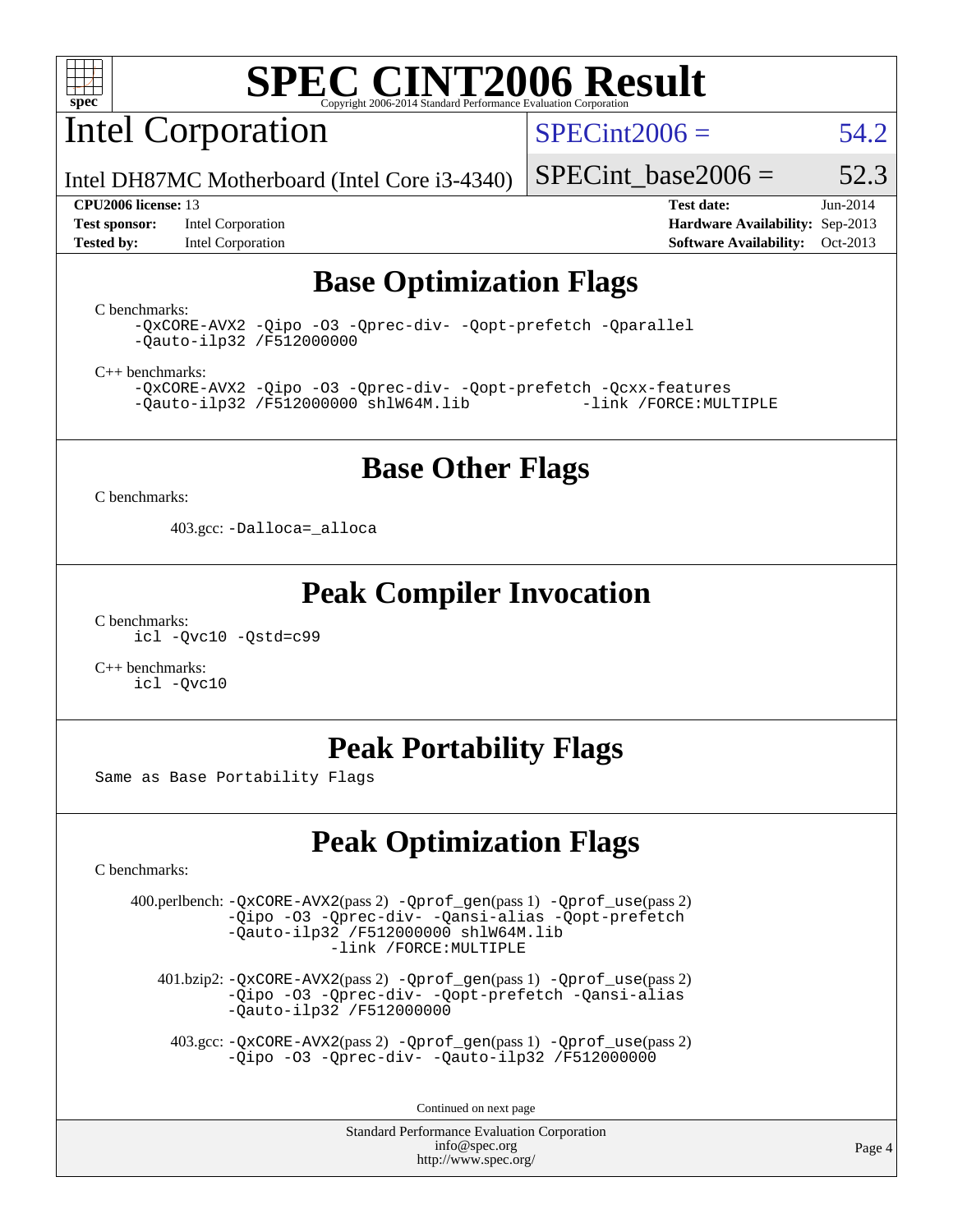

Intel Corporation

 $SPECint2006 = 54.2$  $SPECint2006 = 54.2$ 

SPECint base2006 =  $52.3$ 

Intel DH87MC Motherboard (Intel Core i3-4340)

**[Tested by:](http://www.spec.org/auto/cpu2006/Docs/result-fields.html#Testedby)** Intel Corporation **[Software Availability:](http://www.spec.org/auto/cpu2006/Docs/result-fields.html#SoftwareAvailability)** Oct-2013

**[CPU2006 license:](http://www.spec.org/auto/cpu2006/Docs/result-fields.html#CPU2006license)** 13 **[Test date:](http://www.spec.org/auto/cpu2006/Docs/result-fields.html#Testdate)** Jun-2014 **[Test sponsor:](http://www.spec.org/auto/cpu2006/Docs/result-fields.html#Testsponsor)** Intel Corporation **[Hardware Availability:](http://www.spec.org/auto/cpu2006/Docs/result-fields.html#HardwareAvailability)** Sep-2013

# **[Peak Optimization Flags \(Continued\)](http://www.spec.org/auto/cpu2006/Docs/result-fields.html#PeakOptimizationFlags)**

 $429$ .mcf: basepeak = yes

 445.gobmk: [-QxCORE-AVX2](http://www.spec.org/cpu2006/results/res2014q3/cpu2006-20140715-30449.flags.html#user_peakPASS2_CFLAGSPASS2_LDFLAGS445_gobmk_f-QxAVX2_f98716b5f9e905f99c943c56f21bf430)(pass 2) [-Qprof\\_gen](http://www.spec.org/cpu2006/results/res2014q3/cpu2006-20140715-30449.flags.html#user_peakPASS1_CFLAGSPASS1_LDFLAGS445_gobmk_Qprof_gen)(pass 1) [-Qprof\\_use](http://www.spec.org/cpu2006/results/res2014q3/cpu2006-20140715-30449.flags.html#user_peakPASS2_CFLAGSPASS2_LDFLAGS445_gobmk_Qprof_use)(pass 2) [-Qipo](http://www.spec.org/cpu2006/results/res2014q3/cpu2006-20140715-30449.flags.html#user_peakOPTIMIZE445_gobmk_f-Qipo) [-O2](http://www.spec.org/cpu2006/results/res2014q3/cpu2006-20140715-30449.flags.html#user_peakOPTIMIZE445_gobmk_f-O2) [-Qprec-div-](http://www.spec.org/cpu2006/results/res2014q3/cpu2006-20140715-30449.flags.html#user_peakOPTIMIZE445_gobmk_f-Qprec-div-) [-Qansi-alias](http://www.spec.org/cpu2006/results/res2014q3/cpu2006-20140715-30449.flags.html#user_peakOPTIMIZE445_gobmk_f-Qansi-alias) [-Qauto-ilp32](http://www.spec.org/cpu2006/results/res2014q3/cpu2006-20140715-30449.flags.html#user_peakCOPTIMIZE445_gobmk_f-Qauto-ilp32) [/F512000000](http://www.spec.org/cpu2006/results/res2014q3/cpu2006-20140715-30449.flags.html#user_peakEXTRA_LDFLAGS445_gobmk_set_stack_space_98438a10eb60aa5f35f4c79d9b9b27b1)

456.hmmer: basepeak = yes

458.sjeng: basepeak = yes

 $462$ .libquantum: basepeak = yes

 $464.h264$ ref: basepeak = yes

[C++ benchmarks:](http://www.spec.org/auto/cpu2006/Docs/result-fields.html#CXXbenchmarks)

```
 471.omnetpp: -QxCORE-AVX2(pass 2) -Qprof_gen(pass 1) -Qprof_use(pass 2)
-Qipo -O3 -Qprec-div- -Qansi-alias
-Qopt-ra-region-strategy=block -Qauto-ilp32 /F512000000
shlW64M.lib -link /FORCE:MULTIPLE
```

```
473.astar: basepeak = yes
```

```
 483.xalancbmk: basepeak = yes
```
# **[Peak Other Flags](http://www.spec.org/auto/cpu2006/Docs/result-fields.html#PeakOtherFlags)**

[C benchmarks](http://www.spec.org/auto/cpu2006/Docs/result-fields.html#Cbenchmarks):

403.gcc: [-Dalloca=\\_alloca](http://www.spec.org/cpu2006/results/res2014q3/cpu2006-20140715-30449.flags.html#b403.gcc_peakEXTRA_CFLAGS_Dalloca_be3056838c12de2578596ca5467af7f3)

The flags file that was used to format this result can be browsed at <http://www.spec.org/cpu2006/flags/Intel-ic14.0-official-windows.html>

You can also download the XML flags source by saving the following link: <http://www.spec.org/cpu2006/flags/Intel-ic14.0-official-windows.xml>